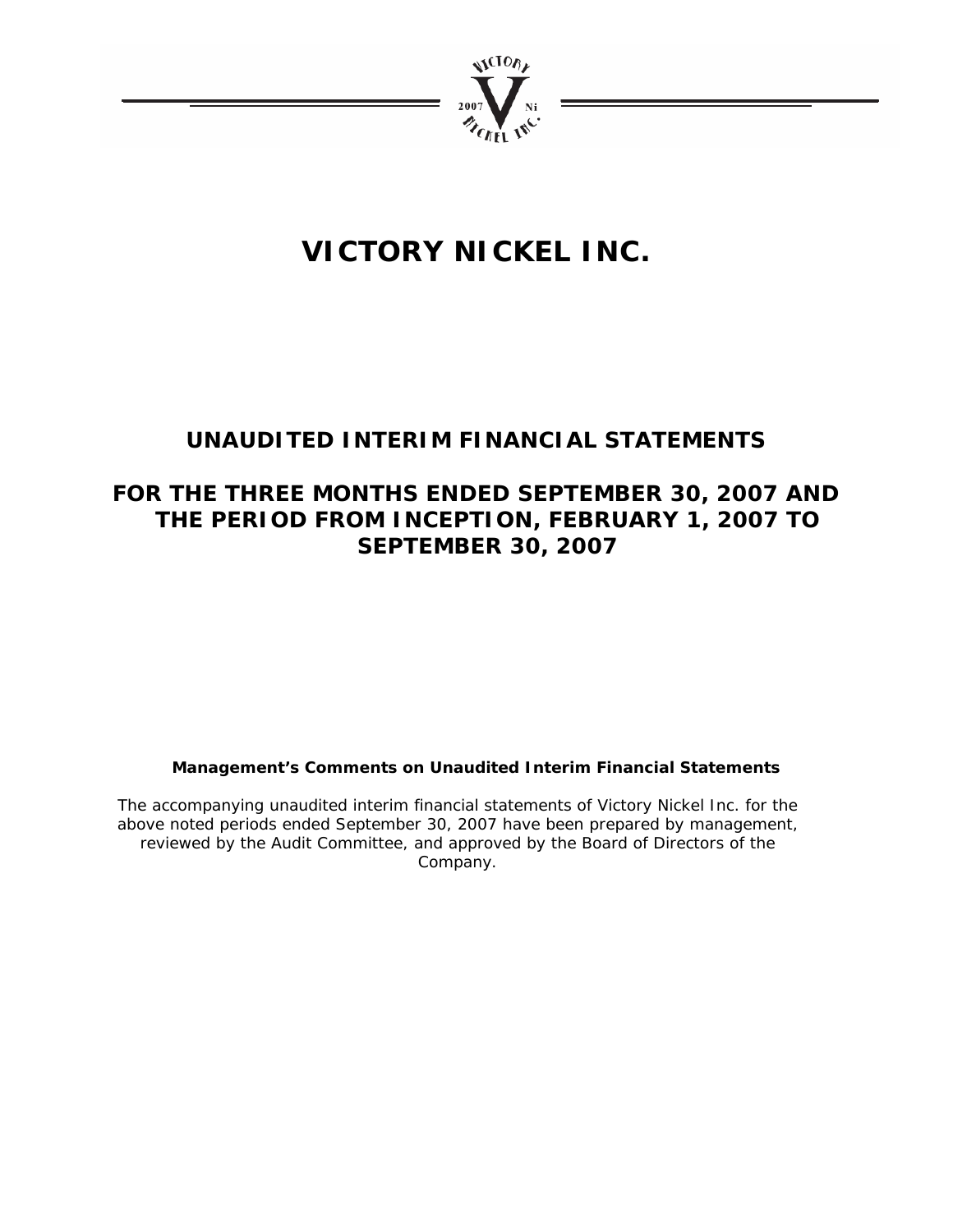# **VICTORY NICKEL INC. BALANCE SHEET AS AT SEPTEMBER 30, 2007**

(Unaudited - in thousands of Canadian dollars)

### **ASSETS**

| <b>Current</b>                                       |              |
|------------------------------------------------------|--------------|
| Cash and cash equivalents                            | \$<br>7,782  |
| Cash for exploration expenditures                    | 7,158        |
| Accounts receivable                                  | 361          |
| Prepaid expenses and deposits                        | 163          |
| <b>Total Current Assets</b>                          | 15,464       |
| <b>Exploration Advances (Note 4)</b>                 | 280          |
| <b>Exploration and Development Projects (Note 5)</b> | 13,563       |
|                                                      | \$<br>29,307 |
| <b>LIABILITIES AND SHAREHOLDERS' EQUITY</b>          |              |
| <b>Current</b>                                       |              |
| Accounts payable and accrued liabilities             | \$<br>427    |
| Due to Nuinsco Resources Limited (Note 8)            | 511          |
| <b>Total Current Liabilities</b>                     | 938          |
| <b>Future Income Taxes (Note 3)</b>                  | 2,095        |
|                                                      | 3,033        |
| <b>Shareholders' Equity (Note 6)</b>                 |              |
| Share capital                                        | 27,087       |
| Stock option compensation                            | 1,080        |
| Deficit                                              | (1, 893)     |
| <b>Net Shareholders' Equity</b>                      | 26,274       |
|                                                      | \$<br>29,307 |

**Nature of Operations (Note 1) Corporate Reorganization and Formation of the Company (Note 3)** 

**Arctory** 

 $n_{\text{crit}}$  inc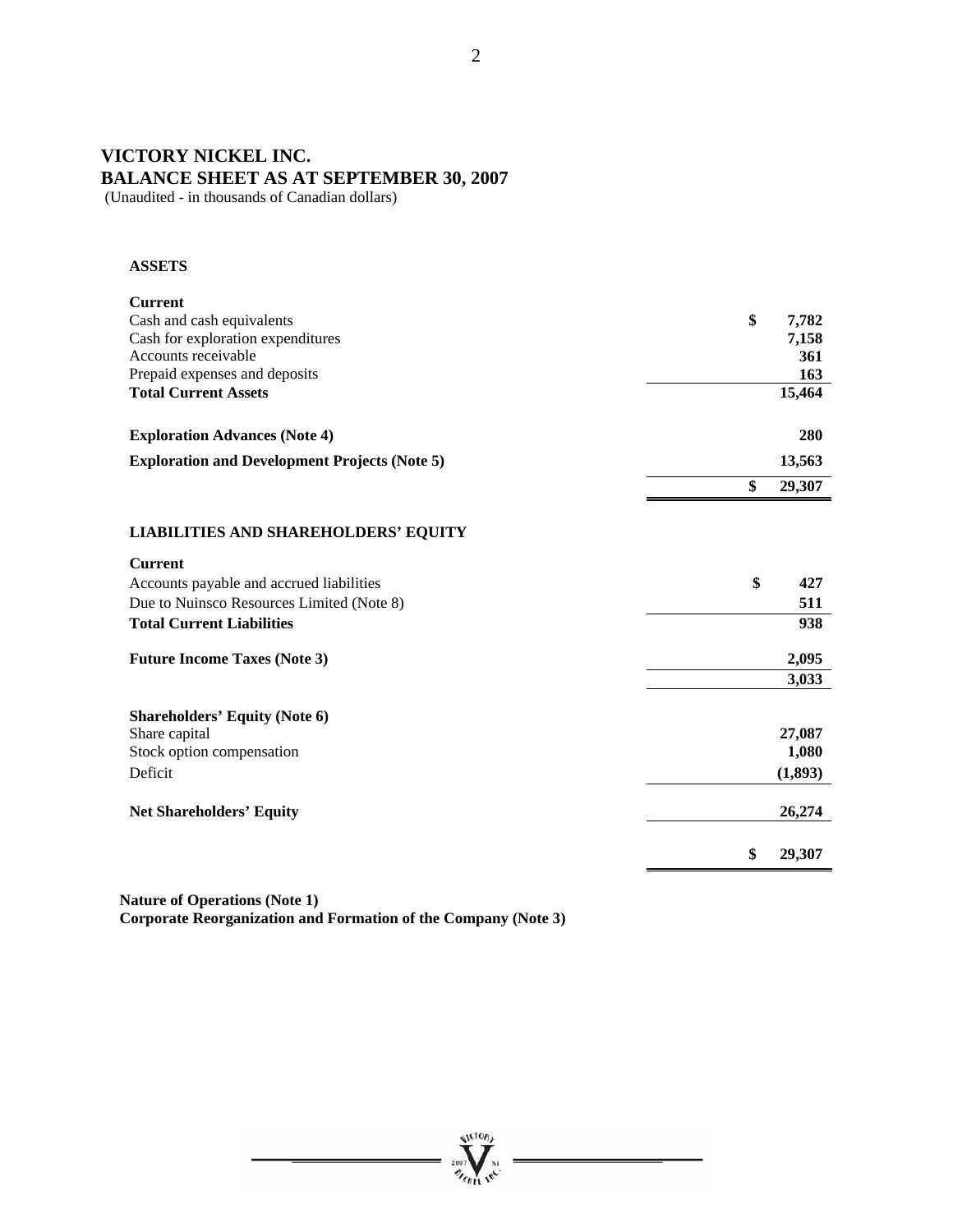### **VICTORY NICKEL INC. STATEMENTS OF OPERATIONS AND COMPREHENSIVE LOSS AND DEFICIT**

(unaudited - in thousands of Canadian dollars, except per share amounts)

|                                                      | <b>Three Months Ended</b><br><b>September 30, 2007</b> | <b>Period From Inception</b><br>February 1, 2007 to<br><b>September 30, 2007</b> |
|------------------------------------------------------|--------------------------------------------------------|----------------------------------------------------------------------------------|
| <b>Revenue</b>                                       |                                                        |                                                                                  |
| Interest income                                      | \$<br>147                                              | \$<br>339                                                                        |
| Gain on marketable securities                        |                                                        | 62                                                                               |
|                                                      | 147                                                    | 401                                                                              |
| <b>Costs and Expenses</b>                            |                                                        |                                                                                  |
| General and administrative (Note 8)                  | 431                                                    | 1,181                                                                            |
| Stock option compensation (Note 6)                   | 103                                                    | 1,113                                                                            |
|                                                      | 534                                                    | 2,294                                                                            |
| <b>Loss Before Income Taxes</b>                      | (387)                                                  | (1,893)                                                                          |
| <b>Income Tax Recoveries (Note 7)</b>                |                                                        |                                                                                  |
| <b>Net Loss and Comprehensive Loss</b>               | (387)                                                  | (1,893)                                                                          |
| <b>Deficit, Beginning of Period</b>                  | (1,506)                                                |                                                                                  |
| Deficit, End of Period                               | \$<br>(1, 893)                                         | \$<br>(1, 893)                                                                   |
| <b>Loss Per Share – Basic and Diluted</b>            | \$<br>(0.00)                                           | \$<br>(0.01)                                                                     |
| <b>Weighted Average Common Shares</b><br>Outstanding | 173,383,000                                            | 170,537,000                                                                      |

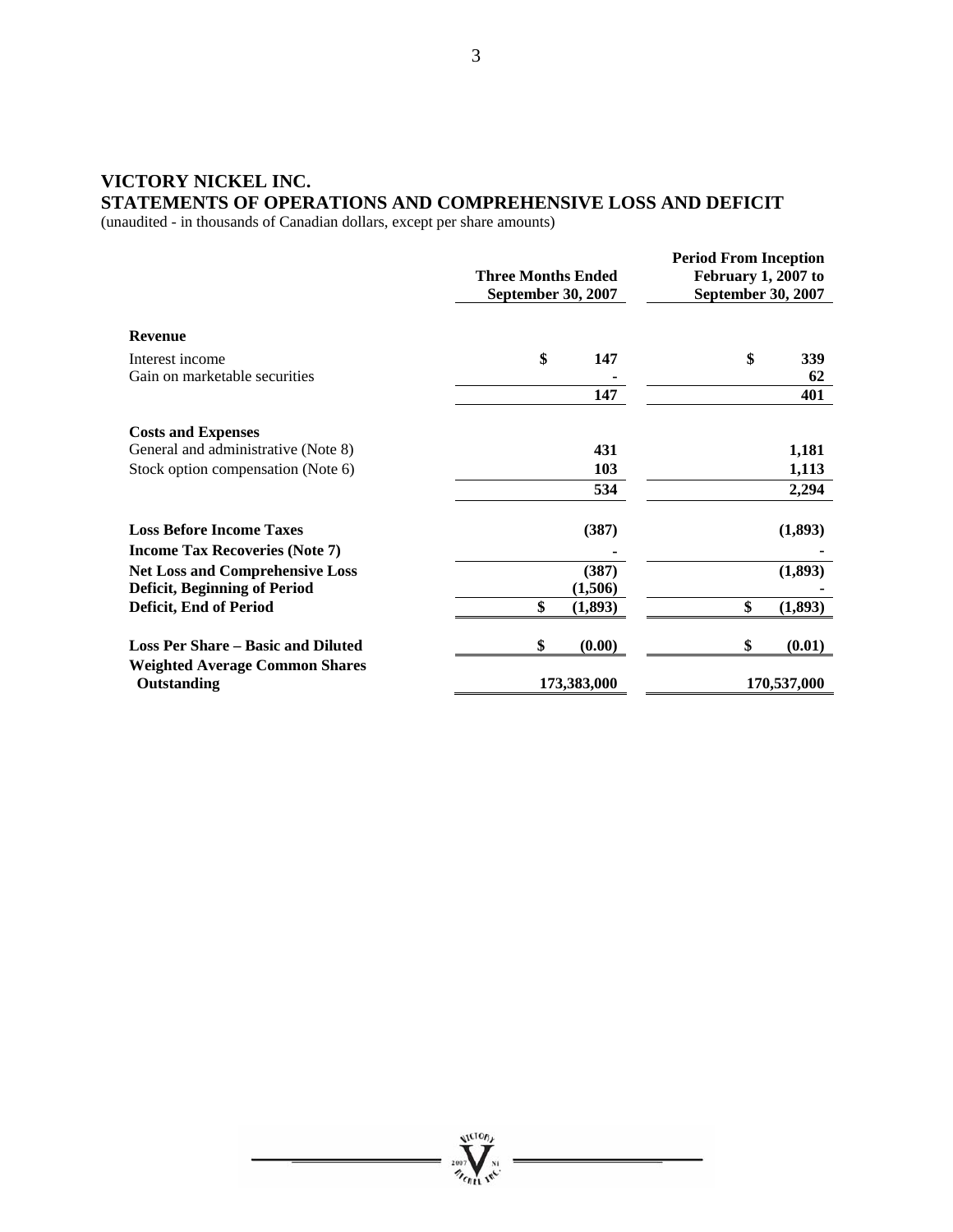## **VICTORY NICKEL INC. STATEMENTS OF CASH FLOWS**

(unaudited - in thousands of Canadian dollars)

| Cash from (used by)<br><b>Operating Activities</b><br>\$<br>Net loss for the period<br>\$<br>(387)<br>Items not affecting cash:<br>Stock option compensation<br>103<br>1,113<br>Other stock-based compensation<br>42<br>Gain on marketable securities<br>(62)<br>Changes in non-cash working capital (Note 9)<br>60<br>99<br>(182)<br>(574)<br>Cash used by operating activities<br>Financing Activities - issue of common shares<br>116<br>11,352<br><b>Cash Received on Formation (Note 3)</b><br><b>Investing Activities</b><br>Additions to exploration and development projects<br>(2,324)<br>(7,806)<br>Sale of marketable securities<br>1,789<br>1,789<br>Purchase of marketable securities<br>(1,727)<br>Cash used by investing activities<br>(535)<br>(7, 744)<br>Net (Decrease) Increase in Cash and Cash Equivalents<br>(601)<br>14,940<br><b>Cash and Cash Equivalents, Beginning of Period</b><br>15,541<br>\$<br>\$<br><b>Cash and Cash Equivalents, End of Period</b><br>14,940<br>14,940<br><b>Cash and Cash Equivalents, End of Period</b><br><b>Cash and Cash Equivalents</b><br>\$<br>7,782<br>\$<br><b>Cash for Exploration Expenditures</b><br>7,158<br>\$<br>\$<br>14,940<br>14,940 |  | <b>Three Months</b><br><b>Ended</b><br>September 30,<br>2007 | <b>Period From</b><br><b>Inception</b><br><b>February 1, 2007</b><br>to September 30,<br>2007 |
|-----------------------------------------------------------------------------------------------------------------------------------------------------------------------------------------------------------------------------------------------------------------------------------------------------------------------------------------------------------------------------------------------------------------------------------------------------------------------------------------------------------------------------------------------------------------------------------------------------------------------------------------------------------------------------------------------------------------------------------------------------------------------------------------------------------------------------------------------------------------------------------------------------------------------------------------------------------------------------------------------------------------------------------------------------------------------------------------------------------------------------------------------------------------------------------------------------------|--|--------------------------------------------------------------|-----------------------------------------------------------------------------------------------|
|                                                                                                                                                                                                                                                                                                                                                                                                                                                                                                                                                                                                                                                                                                                                                                                                                                                                                                                                                                                                                                                                                                                                                                                                           |  |                                                              |                                                                                               |
|                                                                                                                                                                                                                                                                                                                                                                                                                                                                                                                                                                                                                                                                                                                                                                                                                                                                                                                                                                                                                                                                                                                                                                                                           |  |                                                              |                                                                                               |
|                                                                                                                                                                                                                                                                                                                                                                                                                                                                                                                                                                                                                                                                                                                                                                                                                                                                                                                                                                                                                                                                                                                                                                                                           |  |                                                              | (1,893)                                                                                       |
|                                                                                                                                                                                                                                                                                                                                                                                                                                                                                                                                                                                                                                                                                                                                                                                                                                                                                                                                                                                                                                                                                                                                                                                                           |  |                                                              |                                                                                               |
|                                                                                                                                                                                                                                                                                                                                                                                                                                                                                                                                                                                                                                                                                                                                                                                                                                                                                                                                                                                                                                                                                                                                                                                                           |  |                                                              |                                                                                               |
|                                                                                                                                                                                                                                                                                                                                                                                                                                                                                                                                                                                                                                                                                                                                                                                                                                                                                                                                                                                                                                                                                                                                                                                                           |  |                                                              | 169                                                                                           |
|                                                                                                                                                                                                                                                                                                                                                                                                                                                                                                                                                                                                                                                                                                                                                                                                                                                                                                                                                                                                                                                                                                                                                                                                           |  |                                                              |                                                                                               |
|                                                                                                                                                                                                                                                                                                                                                                                                                                                                                                                                                                                                                                                                                                                                                                                                                                                                                                                                                                                                                                                                                                                                                                                                           |  |                                                              |                                                                                               |
|                                                                                                                                                                                                                                                                                                                                                                                                                                                                                                                                                                                                                                                                                                                                                                                                                                                                                                                                                                                                                                                                                                                                                                                                           |  |                                                              |                                                                                               |
|                                                                                                                                                                                                                                                                                                                                                                                                                                                                                                                                                                                                                                                                                                                                                                                                                                                                                                                                                                                                                                                                                                                                                                                                           |  |                                                              |                                                                                               |
|                                                                                                                                                                                                                                                                                                                                                                                                                                                                                                                                                                                                                                                                                                                                                                                                                                                                                                                                                                                                                                                                                                                                                                                                           |  |                                                              | 11,906                                                                                        |
|                                                                                                                                                                                                                                                                                                                                                                                                                                                                                                                                                                                                                                                                                                                                                                                                                                                                                                                                                                                                                                                                                                                                                                                                           |  |                                                              |                                                                                               |
|                                                                                                                                                                                                                                                                                                                                                                                                                                                                                                                                                                                                                                                                                                                                                                                                                                                                                                                                                                                                                                                                                                                                                                                                           |  |                                                              |                                                                                               |
|                                                                                                                                                                                                                                                                                                                                                                                                                                                                                                                                                                                                                                                                                                                                                                                                                                                                                                                                                                                                                                                                                                                                                                                                           |  |                                                              |                                                                                               |
|                                                                                                                                                                                                                                                                                                                                                                                                                                                                                                                                                                                                                                                                                                                                                                                                                                                                                                                                                                                                                                                                                                                                                                                                           |  |                                                              |                                                                                               |
|                                                                                                                                                                                                                                                                                                                                                                                                                                                                                                                                                                                                                                                                                                                                                                                                                                                                                                                                                                                                                                                                                                                                                                                                           |  |                                                              |                                                                                               |
|                                                                                                                                                                                                                                                                                                                                                                                                                                                                                                                                                                                                                                                                                                                                                                                                                                                                                                                                                                                                                                                                                                                                                                                                           |  |                                                              |                                                                                               |
|                                                                                                                                                                                                                                                                                                                                                                                                                                                                                                                                                                                                                                                                                                                                                                                                                                                                                                                                                                                                                                                                                                                                                                                                           |  |                                                              |                                                                                               |
|                                                                                                                                                                                                                                                                                                                                                                                                                                                                                                                                                                                                                                                                                                                                                                                                                                                                                                                                                                                                                                                                                                                                                                                                           |  |                                                              |                                                                                               |
|                                                                                                                                                                                                                                                                                                                                                                                                                                                                                                                                                                                                                                                                                                                                                                                                                                                                                                                                                                                                                                                                                                                                                                                                           |  |                                                              |                                                                                               |
|                                                                                                                                                                                                                                                                                                                                                                                                                                                                                                                                                                                                                                                                                                                                                                                                                                                                                                                                                                                                                                                                                                                                                                                                           |  |                                                              | 7,782                                                                                         |
|                                                                                                                                                                                                                                                                                                                                                                                                                                                                                                                                                                                                                                                                                                                                                                                                                                                                                                                                                                                                                                                                                                                                                                                                           |  |                                                              | 7,158                                                                                         |
|                                                                                                                                                                                                                                                                                                                                                                                                                                                                                                                                                                                                                                                                                                                                                                                                                                                                                                                                                                                                                                                                                                                                                                                                           |  |                                                              |                                                                                               |

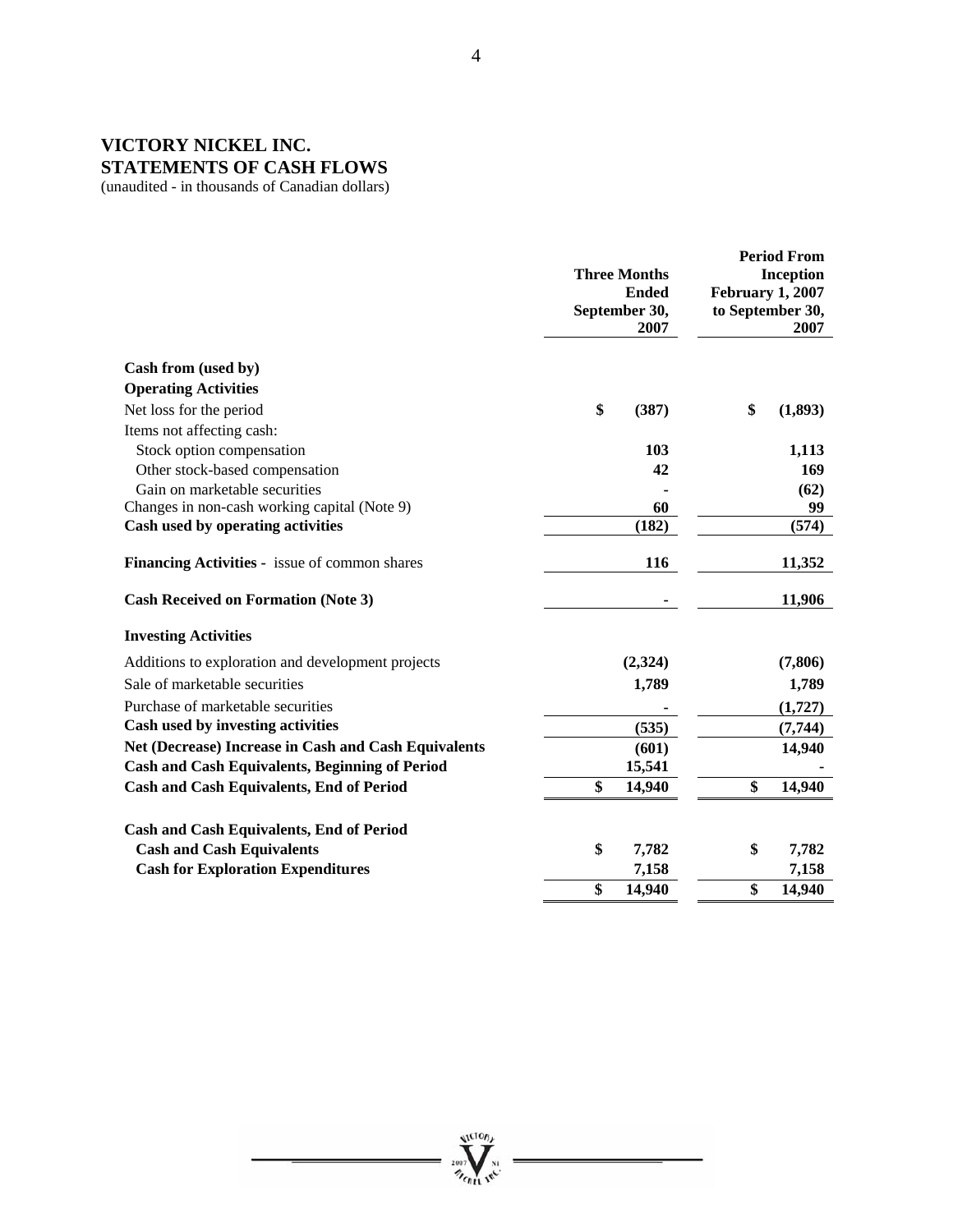### **NOTES TO FINANCIAL STATEMENTS**

September 30, 2007 (unaudited) (all tabular amounts are in thousands of Canadian dollars)

#### **1. Nature of Operations and Basis of Presentation**

The Company is primarily engaged in the acquisition, exploration and development of nickel properties in Canada. The Company conducts its activities on its own or participates with others on a joint venture basis.

At September 30, 2007, the Company had working capital of \$14,526,000 available to fund ongoing operations. However as a development stage enterprise, none of the Company's exploration or development projects have commenced commercial production and accordingly the Company is dependent upon debt or equity financings and the optioning and/or sale of resource or resource related assets for its funding. The recoverability of the carrying value of exploration and development projects, and ultimately the Company's ability to continue as a going concern, is dependent upon the discovery of economically recoverable reserves and resources, the Company's ability to finance development of its projects through debt or equity financings, or alternatively upon the profitable disposal of projects.

Should the Company not be able to discover economically recoverable reserves, obtain the necessary financings and achieve future profitable production or sale of properties, the carrying value of the Company's assets could be subject to material adjustment and, in addition, other adjustments may be necessary to these financial statements should such adverse events impair the Company's ability to continue as a going concern as contemplated under Canadian generally accepted accounting principles.

The unaudited interim financial statements of the Company are prepared by management using generally accepted accounting principles for interim financial statements and reflect the accounting principles that will be used in the preparation of its audited financial statements for its first fiscal period ending December 31, 2007. More specifically, the accounting principles conform to those set out in the December 31, 2006 audited consolidated financial statements of Nuinsco Resources Limited ("Nuinsco"), the entity which initiated the Plan of Arrangement that resulted in the formation of the Company as explained more fully in Note 3. The accounting principles also reflect the new accounting policies that the Company has adopted as described in Note 2.

The accompanying unaudited interim financial statements include all adjustments that are, in the opinion of management, necessary for fair presentation. The result of operations and cash flows for the current period are not necessarily indicative of the results expected for the remainder of the year.

#### **2. New Accounting Policies**

Upon inception, February 1, 2007, the Company adopted new accounting recommendations from the Canadian Institute of Chartered Accountants (CICA), Handbook Section 1530 - Comprehensive Income, Section 3855 - Financial Instruments - Recognition and Measurement and Section 3865 - Hedges. The changes are applied prospectively with no restatement of prior periods.

 Section 1530 establishes standards for reporting and presenting a comprehensive income statement. Section 3855 requires all financial assets and financial liabilities to be classified as one of five categories. Financial assets are to be classified as either held for trading, available for sale, held to maturity or loans and receivables. Financial liabilities are to be classified as either held for trading or other financial liabilities. All financial assets and financial liabilities are to be carried at fair value in the balance sheet, except held to maturity, loans and receivables and other financial liabilities which are carried at amortized cost.

Subsequent accounting for changes in fair value will depend on initial classification. Realized and unrealized gains and losses on financial assets and liabilities that are held for trading will continue to be recorded in the statement of operations. Unrealized gains and losses on financial assets that are held as available for sale are to be recorded in other comprehensive income until realized, at which time they will be recorded in the statement of operations.

Section 3865 specifies the criteria that must be satisfied in order for hedge accounting to be applied and the accounting for each of the permitted hedging strategies: fair value hedges, cash flow hedges and hedges of foreign

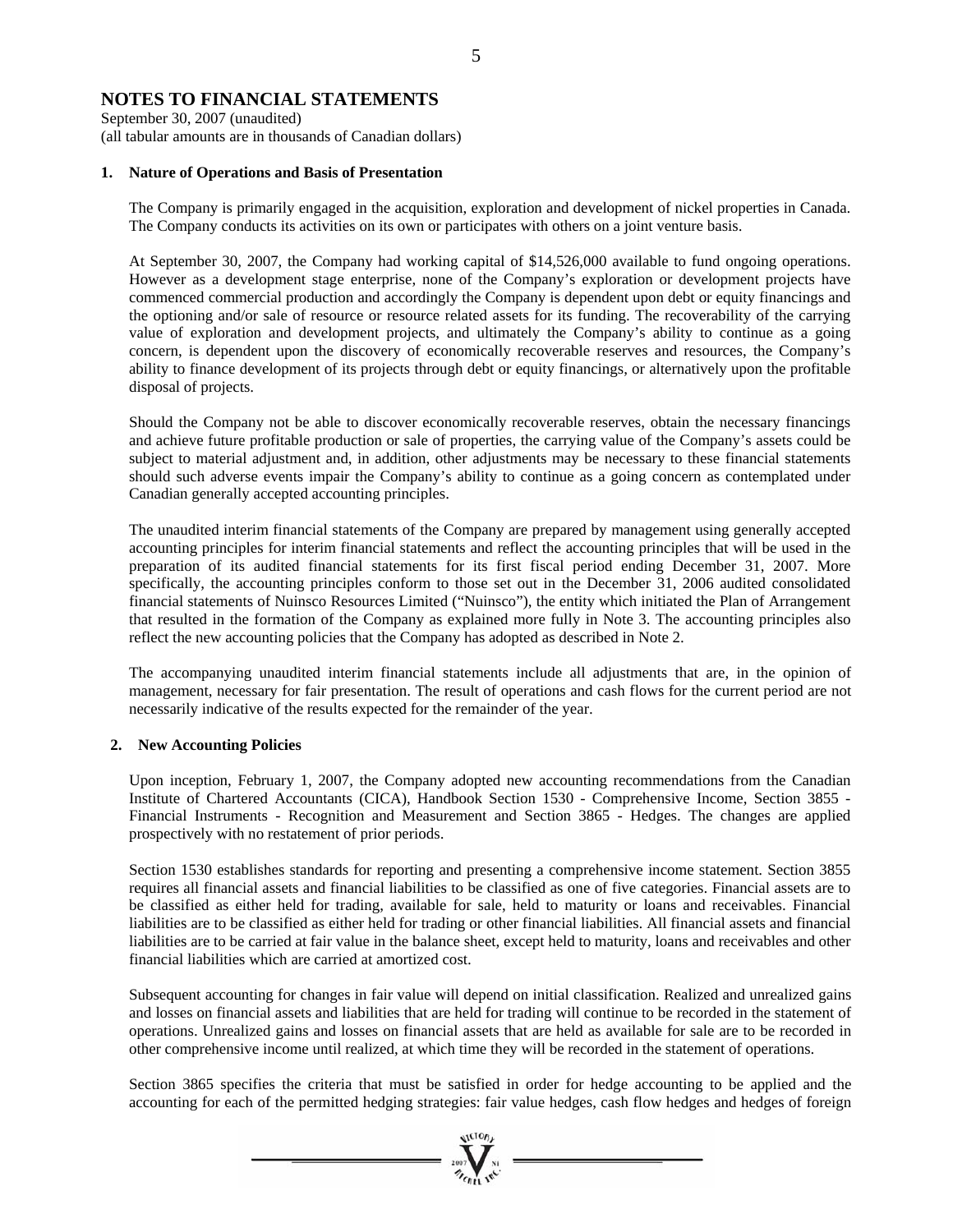currency exposures of net investments in self sustaining foreign operations. Currently the Company is not involved in any hedging activities.

As a result of the adoption of these new standards, the Company has classified its cash and cash equivalents, cash for exploration expenditures and marketable securities as held for trading for accounting purposes, which are measured on the balance sheet at fair value. Accounts receivable and exploration advances are classified as loans and receivables and are recorded at amortized cost. Accounts payable and accrued liabilities and amounts due to Nuinsco are also measured at amortized cost, and are classified as other financial liabilities.

#### **3. Corporate Reorganization and Formation of the Company**

Pursuant to a Plan of Arrangement which became effective February 1, 2007, the Company was formed upon the amalgamation of two predecessor companies incorporated in December, 2006 for the purpose of carrying out the Plan of Arrangement. Upon completion of the amalgamation and pursuant to the Plan of Arrangement, the Company completed a series of transactions which resulted in the following acquisitions:

- a) Three mineral resource properties, namely the Minago and Mel sulphide nickel projects on the Thompson Nickel Belt in Manitoba and the Lac Rocher sulphide nickel project in Quebec (collectively the "Nickel Properties"), from Nuinsco. These properties were recorded at their carrying values in the accounts of Nuinsco of \$5,800,746, net of related accounts payable of \$527,871;
- b) Exploration advances to the Company's joint venture partner managing the Mel project of \$448,428; and
- c) Cash of \$12,667,740

in exchange for the issuance of 154,003,146 common shares of the Company.

The terms of the Plan of Arrangement resulted in Nuinsco initially owning 25% of the Company's common shares and 75% being distributed to Nuinsco's shareholders. Accordingly Nuinsco's shareholders continued to own 100% of the transferred assets by virtue of their direct holdings of the Company's shares and their indirect ownership interest through their Nuinsco share ownerships. As a consequence, this related party transaction was recorded by the Company at Nuinsco's recorded carrying values of the Nickel Properties transferred and the cash received.

The cash transferred from Nuinsco to the Company was the amount of the net proceeds of \$14,045,317 received by Nuinsco in a December 2006 private placement less the aggregate of \$929,149 expended by Nuinsco on the transferred Nickel Properties from the date of the private placement to February 1, 2007, the effective date of the Plan of Arrangement and exploration advances at as February 1, 2007 amounting to \$448,428. The latter amount represents cash advanced to CVRD Inco Limited, the Company's joint venture partner on the Mel project, in excess of exploration costs incurred.

In addition, the Company was responsible for all costs relating to the Plan of Arrangement. The total of such costs has been treated as a capital transaction and shown as a reduction in share capital.

A summary of assets acquired is as follows:

| Cash (net of out-of-pocket costs incurred to complete the Plan of Arrangement |             |               |              |
|-------------------------------------------------------------------------------|-------------|---------------|--------------|
| of \$762,062)                                                                 |             | \$            | 11,905,678   |
| Nickel Properties                                                             |             |               |              |
| Exploration Advances – Mel                                                    |             |               | 448, 428     |
| <b>Exploration and Development Projects</b>                                   |             |               |              |
| Minago                                                                        | \$2,976,125 |               |              |
| Mel                                                                           | 706,311     |               |              |
| Lac Rocher                                                                    | 2,118,310   |               | 5,800,746    |
| <b>Total Assets</b>                                                           |             |               | 18, 154, 852 |
| Less Liabilities                                                              |             |               |              |
| <b>Accounts Payable</b>                                                       |             |               | (527, 871)   |
| Future Income Taxes <sup>(1)</sup>                                            |             |               | (2,095,000)  |
| Net Assets Acquired                                                           |             | $\mathcal{S}$ | 15,531,981   |

 $<sup>(1)</sup>$  The future income taxes result from the fact that, pursuant to the tax elections to be filed as part of the Plan of Arrangement,</sup> the cost bases for tax purposes of the nickel assets is nil, versus a net carrying value on acquisition of \$5,800,746.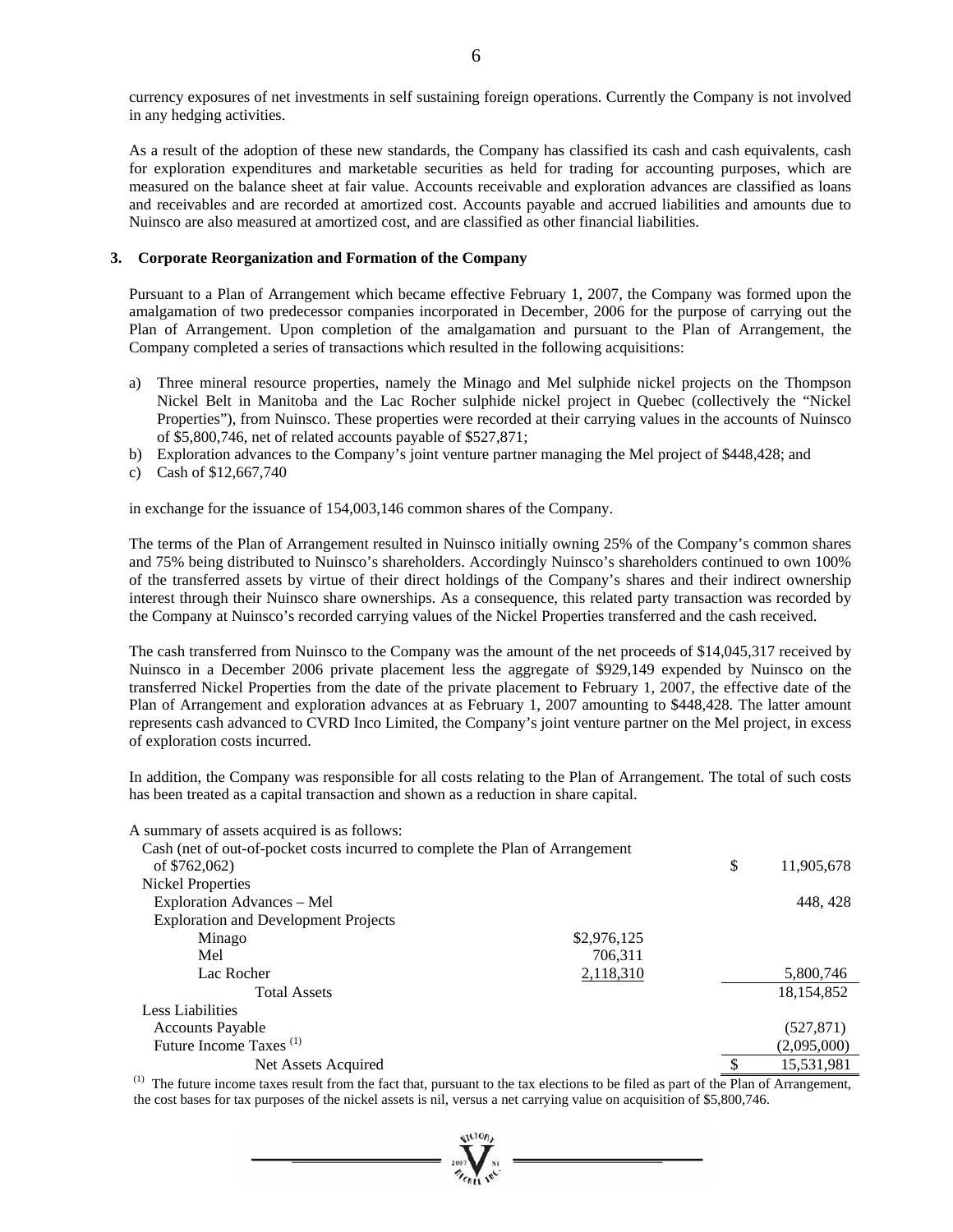#### **4. Exploration Advances**

The Company's Mel sulphide nickel project is managed by CVRD Inco Limited ("CVRD"). Cash advanced to CVRD in excess of exploration costs incurred totaled \$280,075 as at September 30, 2007.

#### **5. Exploration and Development Projects**

 Cumulative costs relative to the acquisition of mineral properties, and deferred exploration and development expenditures, have been incurred on the following projects:

|            | <b>Acquired on Formation of the</b><br>Company |     | <b>Current Expenditures</b> |       | <b>Balance September 30,</b><br>2007 |        |
|------------|------------------------------------------------|-----|-----------------------------|-------|--------------------------------------|--------|
| Lac Rocher | (Note 3)<br>2.118                              |     |                             | 776   |                                      | 2,894  |
| Mel $(1)$  |                                                | 706 |                             | 1,298 |                                      | 2,004  |
| Minago     | 2.976                                          |     |                             | 5,689 |                                      | 8,665  |
|            | 5,800                                          |     |                             | 7,763 |                                      | 13,563 |

 $<sup>(1)</sup>$ The expenditures on the Mel project in the current period include \$448,428 funded from exploration advances on deposit with</sup> CVRD and transferred to the Company on formation, February 1, 2007 (see Note 3)

#### **6. Share Capital**

#### Authorized:

The Company is authorized to issue an unlimited number of common shares.

Issued and Outstanding:

|                                                                       | <b>Number of Shares</b>   |                        |
|-----------------------------------------------------------------------|---------------------------|------------------------|
| Issued on formation of<br>Company pursuant to Plan of                 |                           |                        |
| Arrangement (Note 3)<br>Issued in private placement (a)               | 154,003,146<br>16,428,571 | \$<br>15,532<br>10,695 |
| Issued under the Share Bonus<br>$Plan^{(b)}$                          | 232,650                   | 169                    |
| Warrants exercised <sup>(c)</sup><br>Options exercised <sup>(d)</sup> | 2,621,479<br>387,500      | 464<br>227             |
| Balance – September 30, 2007                                          | 173,673,346               | 27,087<br>\$           |

- (a) In March, 2007, the Company issued 16,428,571 flow-through shares at \$0.70 per share for gross proceeds of \$11,500,000, before costs of issue of \$805,463.
- (b) During the period, 232,650 common shares were issued to employees as discretionary bonuses pursuant to the Company's Share Bonus Plan.
- (c) During the period, 2,621,479 common shares were issued upon the exercise of warrants for proceeds of \$463,782.
- (d) During the period, 387,500 common shares were issued upon the exercise of options for proceeds of \$194,428 place the carrying value of the options exercised of \$33,400.

#### Stock Options

The Company has a stock option plan (the "Plan) to encourage ownership of its shares by directors, officers, employees and others, and to provide compensation for certain services. The terms of the Plan provide that the directors have the right to grant options to acquire common shares of the Company at not less than the closing market price of the shares on the day preceding the grant at terms of up to 10 years. No compensation is

 $\frac{2007}{\sigma}$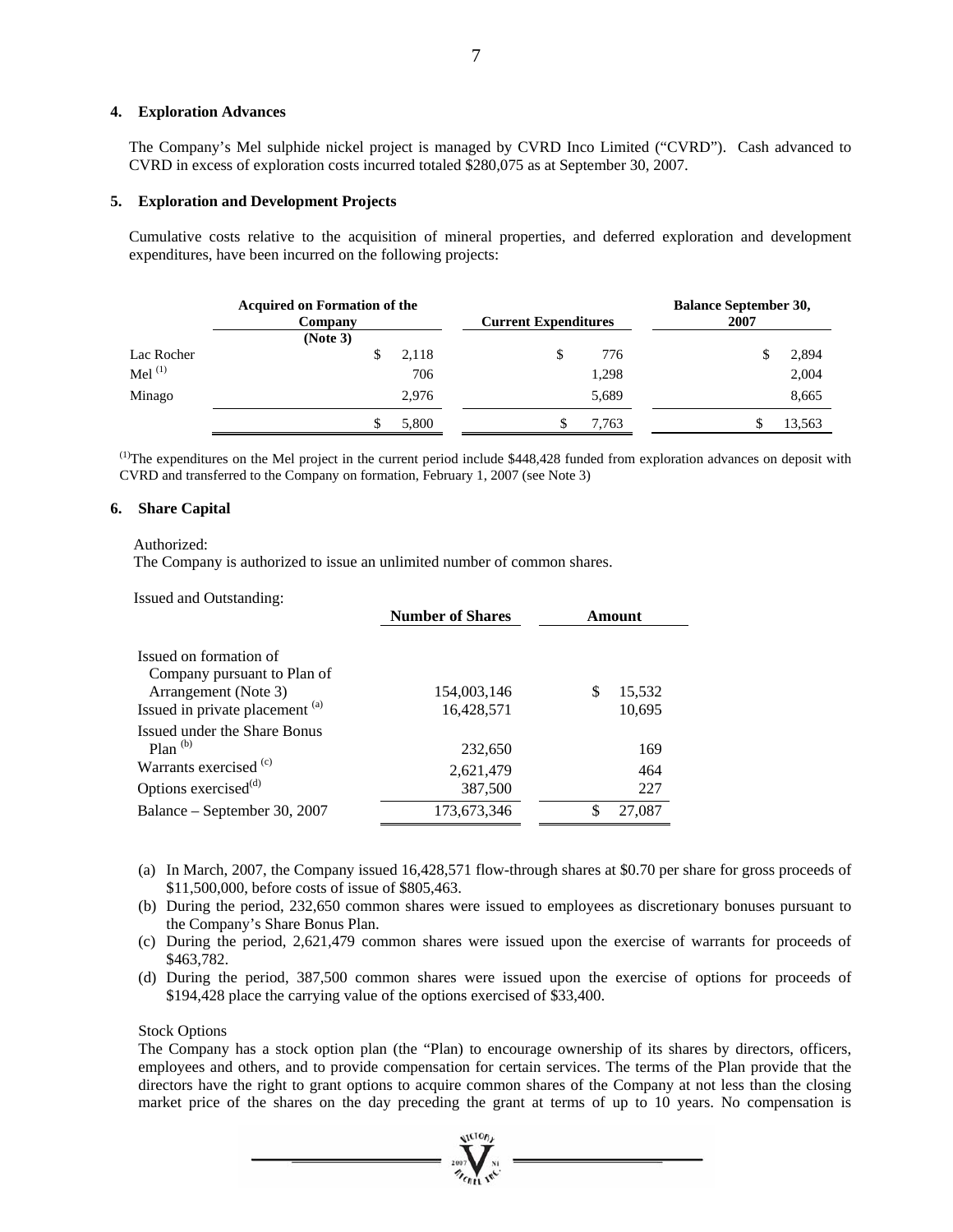A summary of options outstanding is as follows:

|                                                    | Number of<br><b>Options</b> | <b>Weighted Average</b><br><b>Exercise Price</b> |
|----------------------------------------------------|-----------------------------|--------------------------------------------------|
| Options is suable on the<br>exchange of options of |                             |                                                  |
| Nuinsco pursuant to the Plan<br>of Arrangement     | 9,187,500                   | 0.19                                             |
| Options granted during period                      | 3,787,500                   | 0.65                                             |
| Options exercised                                  | (387,500)                   | 0.60                                             |
| Options cancelled during period                    | (125,000)                   | 0.64                                             |
| Outstanding, September 30, 2007                    | 12,462,500                  | 0.31<br>S                                        |

Pursuant to the Plan of Arrangement, holders of 12,250,000 options of Nuinsco converted their options into 12,250,000 new Nuinsco options and 9,187,500 options of the Company with an average exercise price of \$0.19 per share.

In total, 3,787,500 options were granted during the period at a weighted average exercise price of \$0.65 per share. The weighted average grant date fair value of options granted during the period was \$0.34. The grant and vesting of 3,787,500 options resulted in compensation expense totaling \$1,113,088. The value assigned to options was calculated using the Black-Scholes option-pricing model, with the following assumptions:

| Dividend yield                          |               |
|-----------------------------------------|---------------|
| Expected volatility                     | 75%           |
| Risk free interest rate                 | 5.0%          |
| Expected option term – years            |               |
| Fair value per share of options granted | $0.29 - 0.43$ |

Of the 12,462,500 options outstanding at September 30, 2007, 850,000 are subject to vesting in future periods. The aggregate fair value of these unvested options not yet charged to operations is \$165,512.

#### Commitment to Issue Shares

Pursuant to the Plan of Arrangement, the Company is committed to issue common shares of the Company to holders of Nuinsco warrants as of February 1, 2007, the effective date of the Plan of Arrangement, upon the exercise of such warrants.

Each outstanding Nuinsco warrant will entitle the holder to receive upon exercise, the number of new Nuinsco common shares and the number of common shares of the Company that such holder would have received under the Plan of Arrangement if such warrant had been exercised immediately before the Plan of Arrangement became effective. The aggregate exercise price of the Nuinsco warrant is unchanged with the Company receiving 41.25% of the proceeds.

During the period, 2,621,479 common shares were issued pursuant to this arrangement for proceeds of \$463,782. As at September 30, 2007, the Company has a commitment to issue a further 2,881,079 common shares for aggregate proceeds of approximately \$383,000.

#### **7. Income Taxes**

No income tax recoveries have been recorded with respect to the losses ended September 30, 2007 for tax purposes of \$242,000 and \$642,000, for the three and eight month periods respectively (after excluding nondeductible stock option and other stock-based compensation) or Plan of Arrangement costs of \$762,022 charged to share capital, as it cannot be determined at this time whether it is more likely than not that the benefit associated with these losses and costs will be realized prior to their expiry.

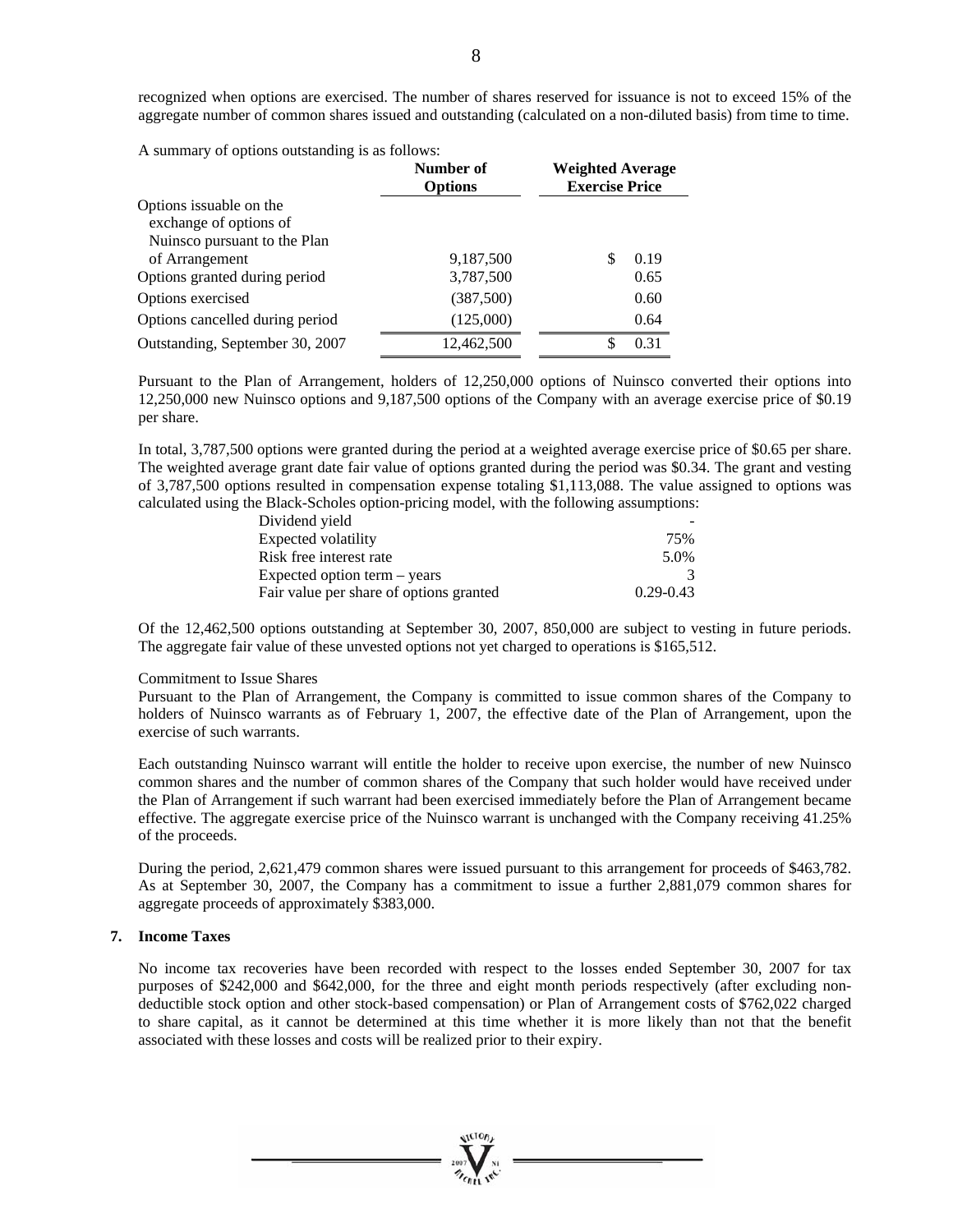#### **8. Related Party Transactions**

a. The Company shares management, administrative assistance and facilities with Nuinsco pursuant to a management agreement. The costs payable by the Company are equal to the cost to Nuinsco of such

services plus 10 per cent. The management agreement has an initial term of 24 months and is terminable thereafter by Nuinsco upon 90 days notice and by the Company upon 180 days notice. Costs charged to the Company in the period ended September 30, 2007 totalled \$537,421 (three months ended September 30, 2007 - \$188,344) and have been included in general and administrative expenses.

b. Amounts due from/to Nuinsco are unsecured, non-interest bearing and due on demand.

#### **9. Changes in Non-Cash Working Capital**

Changes in non-cash working capital balances related to operations impacting cash from operations are as follows:

|                                           |                                                       |       |    | <b>Period From</b><br>Inception                   |
|-------------------------------------------|-------------------------------------------------------|-------|----|---------------------------------------------------|
|                                           | <b>Three Months</b><br>Ended<br>September 30,<br>2007 |       |    | February 1,<br>$2007$ to<br>September 30,<br>2007 |
| Accounts receivable, prepaid expenses and |                                                       | (84)  | \$ | (524)                                             |
| deposits                                  |                                                       |       |    |                                                   |
| Due to/from Nuinsco Resources Limited     |                                                       | 252   |    | 511                                               |
| Accounts payable and accrued liabilities  |                                                       | (108) |    | (112)                                             |
|                                           | \$                                                    | 60    | S  | 99                                                |



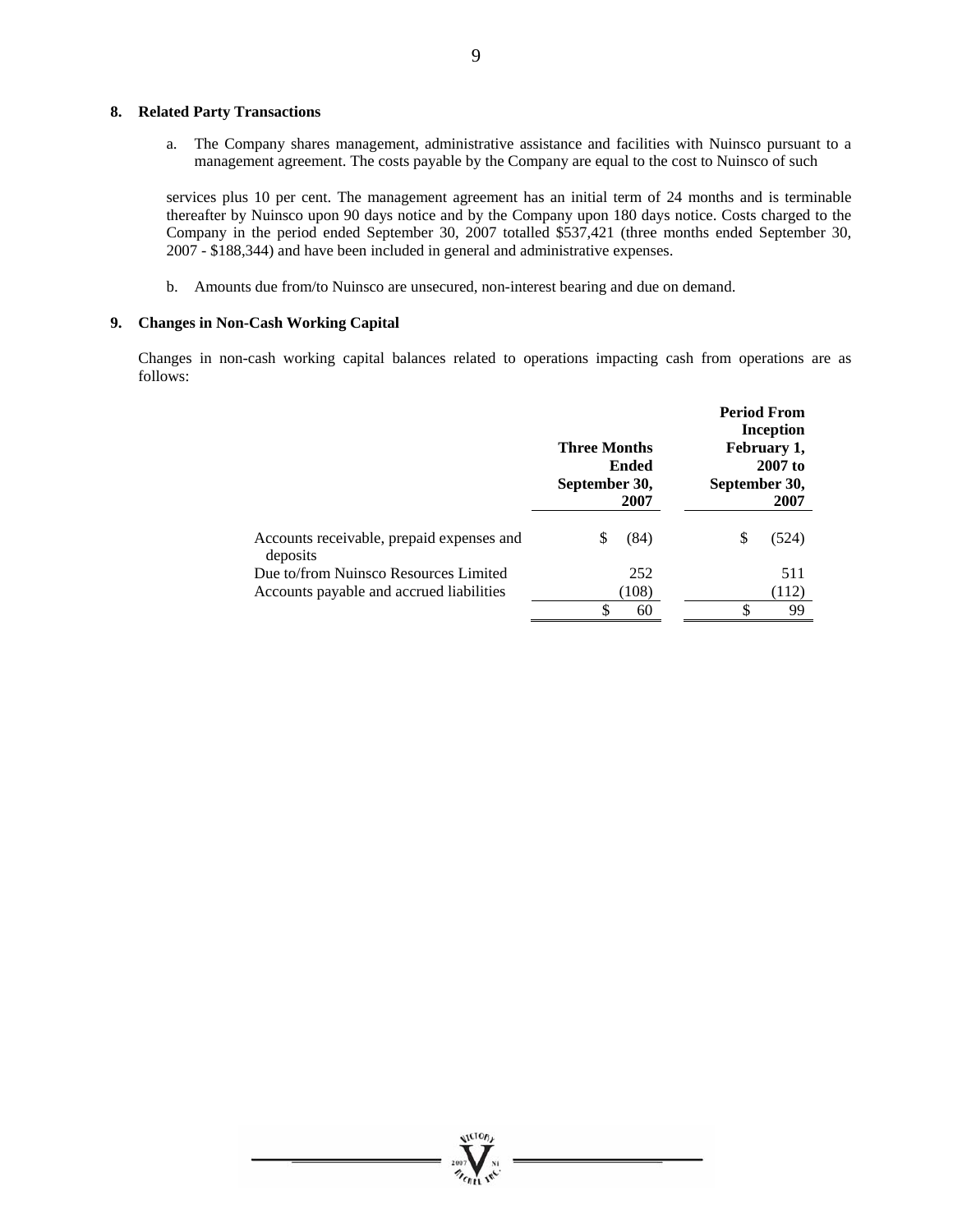# **VICTORY NICKEL INC.**

#### **MANAGEMENT'S DISCUSSION AND ANALYSIS Periods ended September 30, 2007**

*This Management's Discussion and Analysis is dated November 9, 2007, reflects the three-month period ended September 30, 2007 and the period from inception, February 1, 2007 to September 30, 2007 and should be read in conjunction with the unaudited interim financial statements of Victory Nickel Inc. ("Victory Nickel" or the "Company") for such periods. The Company's financial statements are prepared in accordance with Canadian generally accepted accounting principles and are reported in Canadian dollars. These documents, along with other documents published by Victory, are available on SEDAR at www.sedar.com or from the office of the Company.* 

#### **COMPANY OVERVIEW**

Victory Nickel is a Canadian exploration and development-stage mineral resource company engaged in the acquisition, exploration and development of nickel projects in Canada.

Formed on February 1, 2007 as described below, Victory Nickel owns three advanced sulphide nickel projects, the Mel and Minago projects located on Manitoba's Thompson Nickel Belt and the Lac Rocher project in Quebec. The Company is advancing a definitive feasibility study, expected to be completed by October 2008, on the Minago Project; the Lac Rocher Project is currently in the preliminary economic assessment stage; and, the near-term production potential of both the Lac Rocher and the Mel Projects is being evaluated.

#### **CORPORATE REORGANIZATION AND FORMATION OF THE COMPANY**

Pursuant to a Plan of Arrangement which became effective February 1, 2007, the Company was formed upon the amalgamation of two predecessor companies incorporated in December, 2006 for the purpose of carrying out the Plan of Arrangement. Upon completion of the amalgamation and pursuant to the Plan of Arrangement, the Company completed a series of transactions which resulted in the following:

The acquisition of:

- a) three mineral resource properties, namely the Minago and Mel sulphide nickel projects on the Thompson Nickel Belt in Manitoba and the Lac Rocher sulphide nickel project in Quebec (collectively the "Nickel Properties") from Nuinsco Resources Limited ("Nuinsco"). These properties were recorded at their carrying value in the accounts of Nuinsco of \$5,800,746, net of related accounts payable of \$527,871;
- b) exploration advances to the Company's joint venture partner managing the Mel project of \$448,428; and
- c) cash of \$12,667,740

in exchange for the issuance of 154,003,146 common shares of the Company.

The terms of the Plan of Arrangement resulted in Nuinsco initially owning 25% of the Company's common shares and 75% being distributed to Nuinsco's shareholders. Accordingly, Nuinsco's shareholders continued to own 100% of the transferred assets by virtue of their direct holdings of the Company's shares and their indirect ownership interest through their Nuinsco share ownership. As a consequence, this related party transaction was recorded by the Company at the carrying value in the accounts of Nuinsco of the Nickel Properties transferred and the cash received.

The cash transferred from Nuinsco to the Company was the amount of the net proceeds of \$14,045,317 received by Nuinsco in a December, 2006 private placement less the aggregate of \$929,149 expended by Nuinsco on the transferred Nickel Properties from the date of the private placement to February 1, 2007, the effective date of the Plan of Arrangement, and exploration advances as at February 1, 2007 amounting to \$448,428. The latter amount represents cash advanced to CVRD Inco Limited, the Company's joint venture partner on the Mel project, in excess of exploration costs incurred.

In addition, the Company was responsible for all costs relating to the Plan of Arrangement. The total of such costs in the amount of \$762,062 has been treated as a capital transaction and shown as a reduction in share capital.

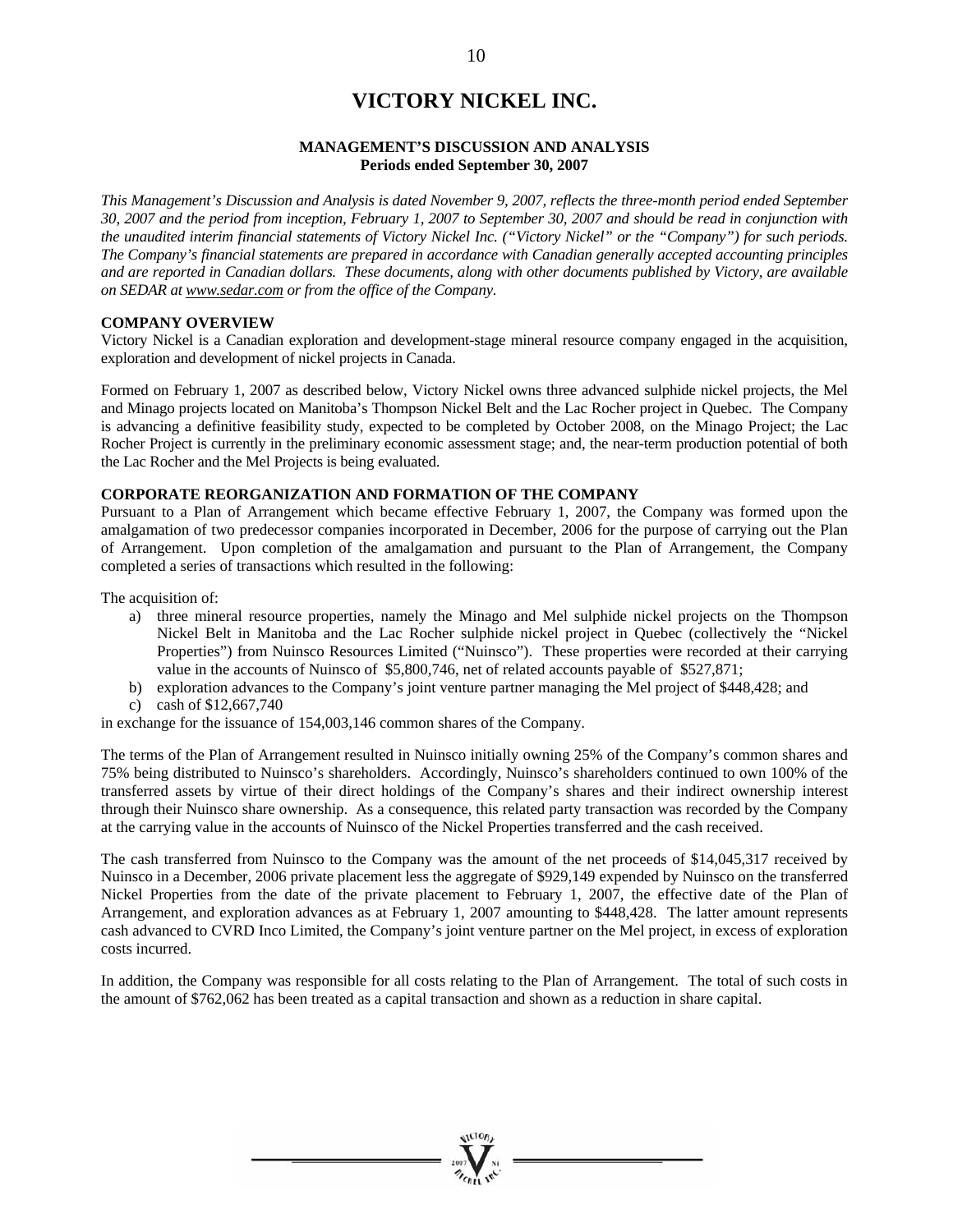| A summary of the assets acquired is as follows:       |                 |                                                  |
|-------------------------------------------------------|-----------------|--------------------------------------------------|
| Assets                                                |                 |                                                  |
| Cash (net of out-of-pocket costs incurred to complete |                 |                                                  |
| the Plan of Arrangement of \$762,062)                 |                 | 11,905,678<br>\$                                 |
| <b>Nickel Properties:</b>                             |                 |                                                  |
| <b>Exploration Advances - Mel</b>                     |                 | 448,428                                          |
| <b>Exploration and Development Projects</b>           |                 |                                                  |
| Minago                                                | 2,976,125<br>S. |                                                  |
| Mel                                                   | 706,311         |                                                  |
| Lac Rocher                                            | 2,118,310       | 5,800,746                                        |
| <b>Total Assets</b>                                   |                 | 18,154,852                                       |
| Less Liabilities:                                     |                 |                                                  |
| <b>Accounts Payable</b>                               |                 | (527, 871)                                       |
| Future Income Taxes <sup>(1)</sup>                    |                 | (2,095,000)                                      |
| Net Assets Acquired                                   |                 | 15,531,981                                       |
|                                                       |                 | $\sim$ $\sim$ $\sim$ $\sim$ $\sim$ $\sim$ $\sim$ |

 $\alpha$  The future income taxes result from the fact that pursuant to tax elections to be filed as part of the Plan of Arrangement, the cost basis for tax purposes of the nickel assets is nil versus a net carrying value on acquisition of \$5,800,746.

#### **RESULTS OF OPERATIONS**

For the three-month period ended September 30, 2007, the Company had a net loss of \$387,000, or \$0.00 per share.

The loss resulted from general and administrative expenses of \$431,000 (including \$188,000 in costs charged by Nuinsco as described under related party transactions below) and stock option compensation of \$103,000 relating to stock options granted in the current and prior period to officers and directors and employees, some of which are vesting in future periods less interest and other income of \$147,000. The value assigned to the stock options was calculated using the Black-Scholes option-pricing model as explained in Note 6 to the Company's September 30, 2007 unaudited interim financial statements. By agreement, costs allocated from Nuinsco are activity related. As a result, costs allocated from Nuinsco were higher during the second and third quarters than in the earlier period ended March 31, 2007.

For the period from inception, February 1, 2007 to September 30, 2007, the Company had a net loss of \$1,893,000, or \$0.01 per share. This loss resulted from general and administrative expenses of \$1,181,000 (including \$537,000 in costs charged by Nuinsco as described under related party transactions below) and stock option compensation of \$1,113,000 relating to 3,787,500 stock options granted to officers and directors and employees during the period less interest and other income of \$401,000.

#### **LIQUIDITY AND CAPITAL RESOURCES**

At September 30, 2007, the Company had working capital of \$14,526,000, including cash and cash equivalents and cash for exploration expenditures totaling \$14,940,000. Cash equivalents include bank-guaranteed investment certificates and bank discount notes. The Company does not own any asset-backed commercial paper. The Company has a corporate policy of investing its available cash in cash equivalents comprising Canadian government instruments and certificates of deposit or other direct obligations of major Canadian banks.

During the three-month period ended September 30, 2007, the Company used \$182,000 in operating activities comprising cash used in operations before changes in non-cash working capital of \$122,000, offset by a net decrease in non-cash working capital balances of \$60,000 (including a \$252,000 increase in amounts due to Nuinsco).

Financing activities generated \$116,000 during the third quarter, \$36,000 from the exercise of warrants and \$80,000 from the exercise of stock options.

Investing activities during the third quarter used cash of \$535,000. \$2,324,000 was invested in exploration and development activities offset, by \$1,789,000 realized on the sale of marketable securities. The Company is in the process of completing a definitive feasibility study for the Minago project and spent amounts aggregating \$1,466,000 during the quarter on consulting engineering and other costs related thereto. Approximately \$504,000 was spent during the third quarter on the Lac Rocher project, including drilling costs and environmental assessment costs associated with the evaluation of the near-term production potential of the project. The balance of the exploration and development costs were incurred on the Mel project including exploration advances to CVRD Inco Limited (CVRD) of \$280,000.

For the period from inception, February 1, 2007 to September 30, 2007, the Company used cash in operating activities of \$574,000, which included a net decrease in non-cash working capital balances of \$99,000.

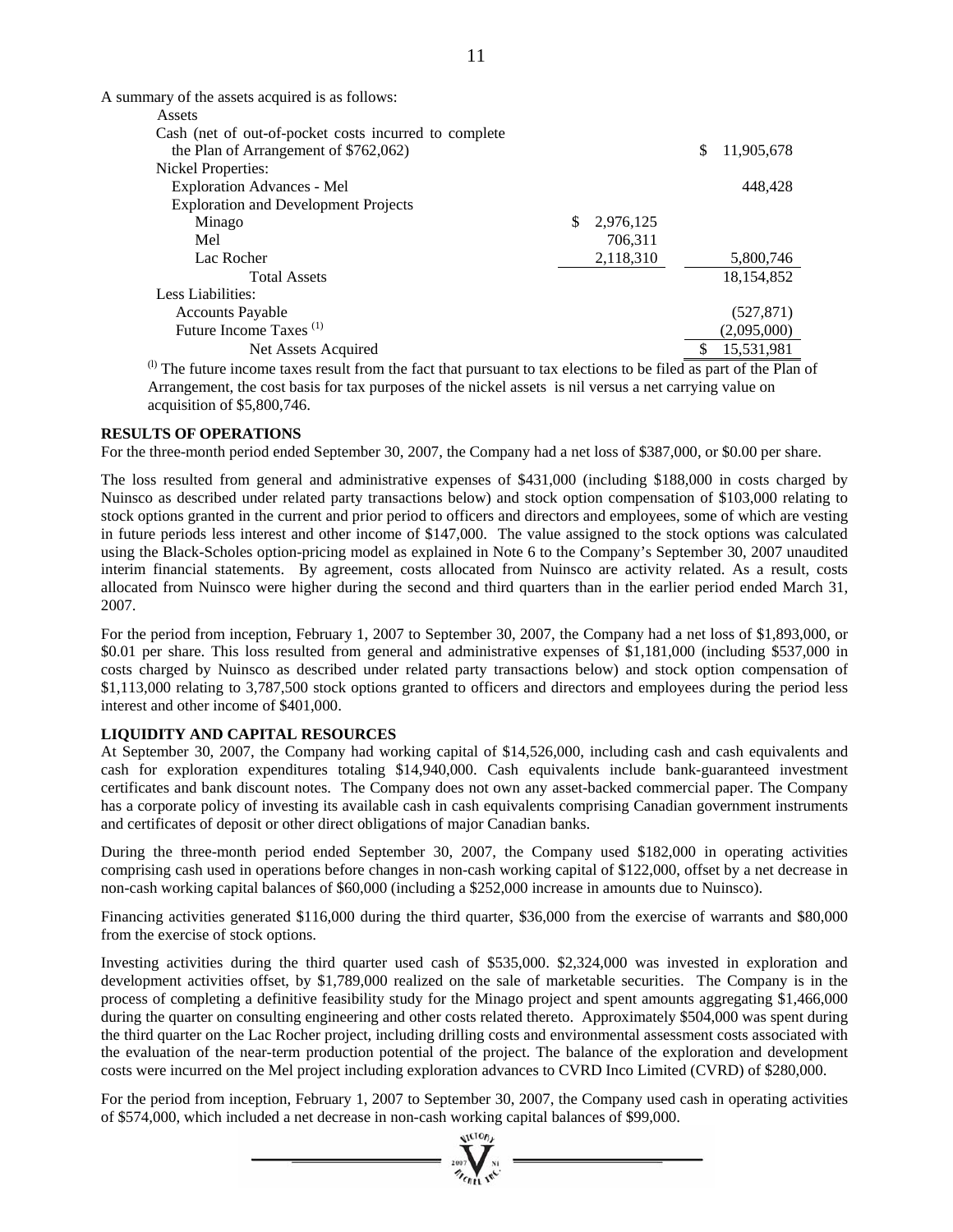In March 2007, the Company completed a private placement of common shares which resulted in the issuance of 16,428,571 flow-through common shares at \$0.70 per share for net proceeds after costs of issue of \$10,695,000. It also received \$657,000 on the exercise of warrants and stock options during the period from inception to September 30, 2007. These activities resulted in cash generated from financing activities of \$11,352,000 for the period from the date of inception to September 30, 2007. Investing activities included \$7,806,000 expended on exploration and development projects, net of exploration advances transferred to the Company on inception of \$448,000 which were used to fund exploration expenditures during the period. Combined with the cash transferred to the Company on formation of \$11,906,000, which amount was net of Plan of Arrangement costs of \$762,000, these activities generated cash and cash equivalents of \$14,940,000 for the period from the date of inception to September 30, 2007.

#### **EXPLORATION AND DEVELOPMENT ACTIVITIES**

For the three month period ended September 30, 2007, the Company incurred exploration expenditures on its nickel properties of \$1,794,000 including \$1,115,000 on the Minago project, \$75,000 on the Mel project and \$604,000 on the Lac Rocher project.

For the period from inception to September 30, 2007, the Company incurred exploration expenditures on its nickel properties of \$7,763,000 including \$5,689,000 on the Minago project \$1,298,000 on the Mel project and \$776,000 on the Lac Rocher project.

#### **Minago Project**

The Company's l00%-owned Minago project is located on the Thompson Nickel Belt in Manitoba, and is one of Canada's largest undeveloped nickel deposits with measured and indicated resource of 49 million tonnes grading 0.516% nickel (measured: 10.3 million tonnes grading 0.593% Ni; indicated: 38.8 million tonnes grading 0.496% Ni) (see Nuinsco news release dated November 20, 2006). Following the completion of a scoping study in the fall of 2006, Wardrop Engineering Inc. ("Wardrop") was engaged to conduct a definitive feasibility study. The definitive feasibility study is ongoing, and is expected to be completed in October of 2008. A 13,000 metre, 44-hole winter drilling program was completed to provide data for inclusion in the definitive feasibility study. During the second quarter, the Company announced drill results, including intercepts grading up to 1.4% nickel over 36.0 metres. Drill results released during the third quarter continued to be positive, including 64.65 metres grading 0.94% nickel and 35.44 metres grading 1.14% nickel. In addition, several geotechnical holes which did not target mineralization did in fact intersect mineralization (see news releases dated May 22, 2007 and July 12, 2007) demonstrating the widespread nature of nickel mineralization at Minago.

#### **Mel Project**

The Mel project is also located on the Thompson Nickel Belt, just north of Thompson, Manitoba. It is a large property, approximately 25 kilometres east-west by about 6 kilometres north-south.

The Company has fully funded sufficient expenditures to earn a 100% ownership interest in this project subject to an Inco CVRD back-in. This project has 4.3 million tonnes of indicated resources grading 0.875% nickel (see news release dated February 26, 2007), and offers significant exploration up-side as well as near-term production potential. The winter drill program comprised 30 drill holes encompassing 5,733 metres of drilling to better define and add to the existing resource. This program intersected significant grades over mineable widths, including 1.11% nickel over 13.67 metres. The Company is currently in discussions regarding CVRD's intentions with respect to its 51% back-in right. A decision is expected by year-end, and at that point the Company will determine the appropriate next steps in its development strategy.

#### **Lac Rocher**

Located in northwestern Quebec, 140 kilometres northeast of Matagami, the Lac Rocher project has measured and indicated resources of 1,190,288 tonnes grading 0.91% nickel (measured: 849,249 tonnes grading 1.05% Ni, indicated: 341,039 tonnes grading 0.64% Ni), at a 0.5% nickel cutoff, for approximately 25,000,000 pounds of in-situ nickel (see Nuinsco news release dated December 27, 2006) located between surface and 125 vertical metres, including a highgrade core comprised of approximately 50,000 tonnes grading 4% nickel. Mineralization is open to the southwest, and Victory Nickel is currently evaluating near-term production potential from the property.

During the third quarter, the Company was very active with respect to advancing the Lac Rocher property. A 12-hole, 1,500 metre drill program tested for extensions to the nickel sulphide mineralization and provided metallurgical samples for Preliminary Economic Evaluation (PEA) of the near-term production and cash generation potential of the project that is being completed by Roche Engineering. Results graded up to 9.5% nickel over 2.29 metres within a larger

 $\frac{2007}{\sigma}$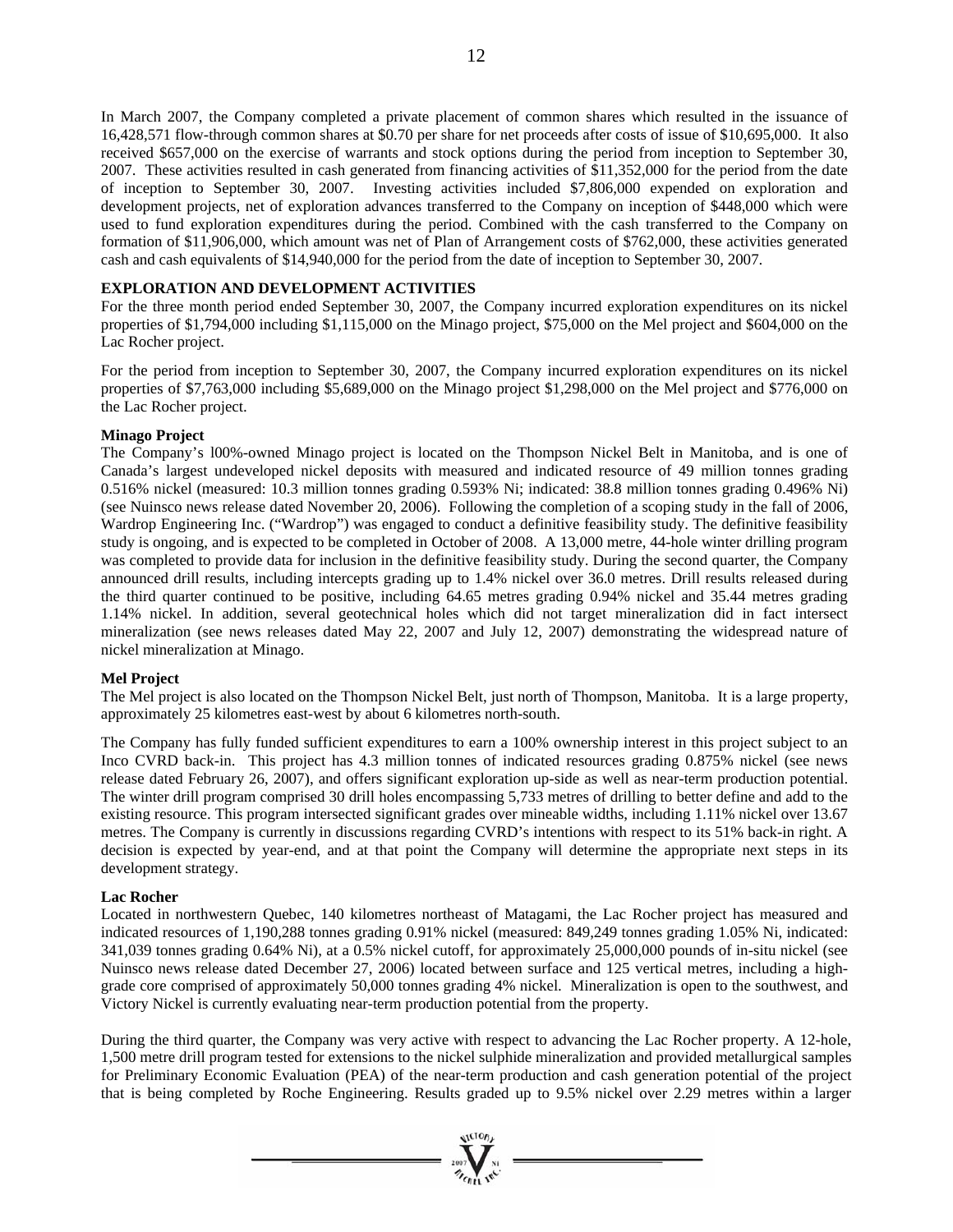intercept of 45.92 metres grading 1.42% nickel, and continued to expand the Company's geological and metallurgical understanding of the massive sulphide zone at Lac Rocher.

In addition, Victory Nickel entered into a Memorandum of Understanding with the Waswanipi Cree First Nation ("WCFN") whereby the parties have agreed to work together to support development of the Lac Rocher deposit in a way that respects the collective interests of Victory Nickel, the WCFN and other stakeholders. Phase One of the project is expected to consist of an underground exploration and bulk sampling program to evaluate ore continuity and provide further metallurgical evaluation. Phase One would potentially entail the extraction of approximately 50,000 tonnes of material grading approximately 4.0% nickel. Phase Two would potentially extract an additional 400,000 tonnes of material grading 1.57% nickel. The Company is evaluating a number of options whereby mineralized material from Lac Rocher would be direct shipped to an offsite mill for processing.

#### **CRITICAL ACCOUNTING ESTIMATES**

Critical accounting estimates used in the preparation of the financial statement include the Company's estimate of the recoverable value of its exploration and development properties and fair value estimates for stock options. These estimates involve considerable judgment and are, or could be affected by, significant factors that are out of the Company's control.

The Company's recorded value of its exploration and development projects is based on historical costs that are expected to be recovered in the future. The Company's recoverability evaluation is based on market conditions for minerals, underlying mineral resources associated with the properties and future costs that may be required for ultimate realization through mining operations or by sale. The Company is in an industry that is exposed to a number of risks and there is always the potential for a material adjustment to the value assigned to these assets.

For a complete list of the significant accounting policies, reference should be made to Note 2 of the 2006 audited financial statements of Nuinsco, the entity which initiated the formation of the Company as explained more fully in Note 3 to the Company's unaudited interim financial statements for the period ended September 30, 2007, as well as the new accounting policies recently issued by the Canadian Institute of Chartered Accountants described below.

#### **NEW ACCOUNTING POLICIES**

On inception, the Company adopted new accounting standards that were issued by the Canadian Institute of Chartered Accountants: Handbook Section 1530 - Comprehensive Income, Section 3855 - Financial Instruments - Recognition and Measurement and Section - 3865 - Hedges.

The requirements of these new standards and the effect of their adoption are set out in detail in Note 2 to the Company's September 30, 2007 unaudited interim financial statements.

#### **DISCLOSURE CONTROLS**

The Company's certifying officers have designed a system of disclosure controls and procedures to provide reasonable assurance that material information relating to the Company is made known to them with respect to financial and operational conditions as of September 30, 2007. The certifying officers have evaluated the effectiveness of the disclosure controls and procedures as of September 30, 2007 and have concluded that these disclosure controls and procedures are effective at the reasonable assurance level. Such controls are facilitated by the small size of the Company's senior management team and their access to material information. The management of the Company was required to apply its judgment in evaluating the cost-benefit relationship of possible controls and procedures. The result of the inherent limitations in all control systems means no evaluation of controls can provide absolute assurance that all control issues and instances of fraud, if any, have been detected.

#### **RELATED PARTY TRANSACTIONS**

The Company obtains management, administrative assistance and facilities from Nuinsco pursuant to a management agreement. The fees payable by the Company are equal to the cost to Nuinsco of providing such services plus 10 percent. Costs charged to the Company in the current three month period ended September 30, 2007 total \$188,000 and for the year to date \$537,000. The management agreement has an initial term of 24 months and is terminable thereafter by Nuinsco upon 90 days notice and by the Company upon 180 days notice.

#### **OUTSTANDING SHARE DATA**

At November 8, 2007, the Company had 174,305,975 common shares issued and outstanding. In addition, there were 12,375,000 stock options outstanding on November 8, 2007. As explained in Note 6 to the September 30, 2007 unaudited interim financial statements, the Company has a commitment to issue 2,335,946 common shares of the

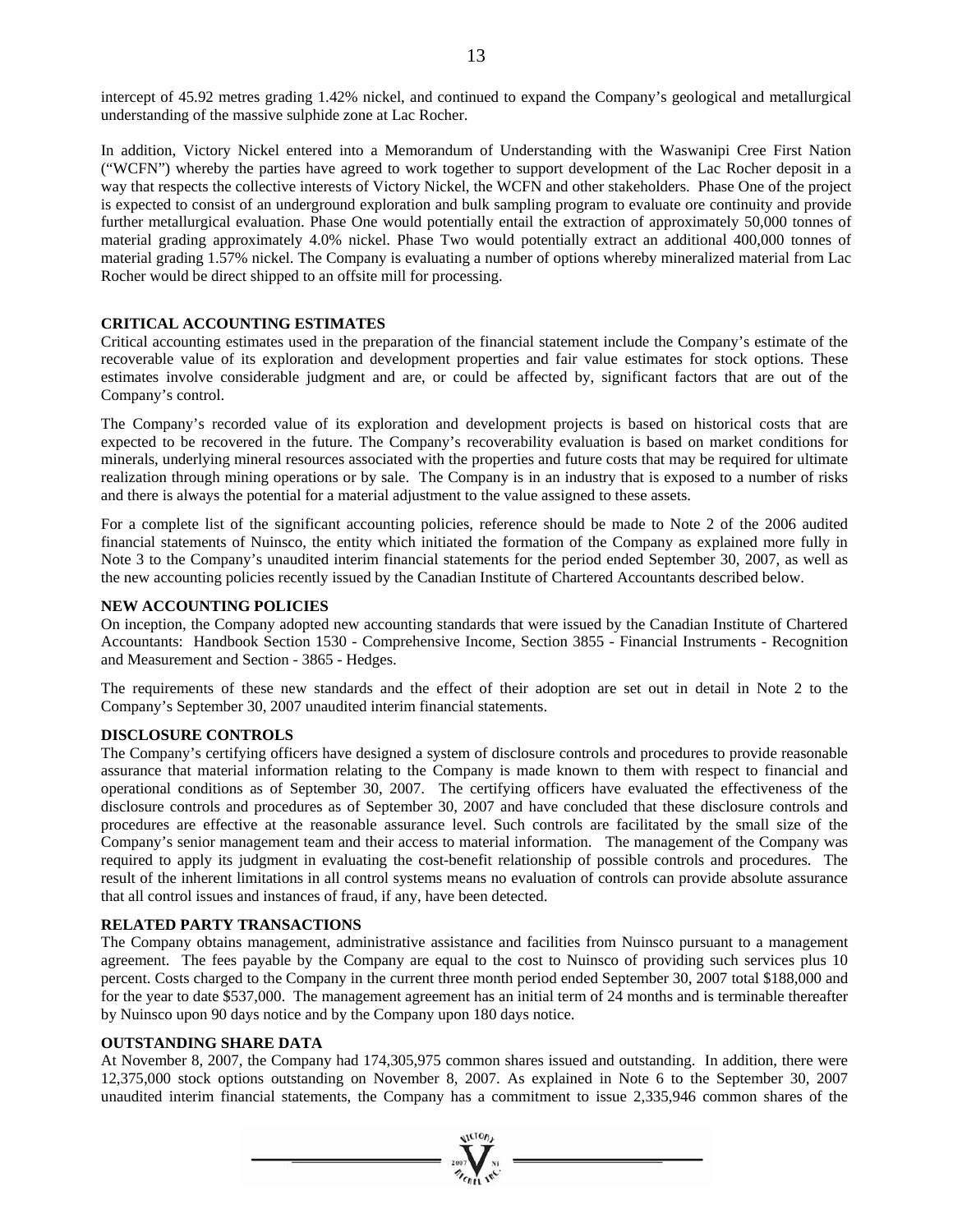Company to current holders of Nuinsco warrants. As at November 8, 2007, the Company had a commitment to issue 2,335,946 shares to holders of Nuinsco warrants.

#### **RISK FACTORS**

The Company is in the development stage and is subject to the risks and challenges similar to other companies in a comparable stage of development. The risks include, but are not limited to: a limited operating history, the speculative nature of mineral exploration and development activities, operating hazards and risks, mining risks, insurance, environmental and other regulatory requirements, competition, stage of development, fluctuations in commodity prices, currency risk, conflicts of interest, reliance on key individuals and enforcement of civil liabilities.

#### **2007 OUTLOOK**

The market for nickel is expected to remain robust for the foreseeable future. With over 660 million pounds of in-situ nickel in National Instrument 43-101-compliant measured (154 million pounds) and indicated (511 million pounds) resources at the Minago, Mel and Lac Rocher sulphide nickel projects, and an additional 530 million pounds of in-situ nickel in inferred resources, Victory Nickel is well positioned to take advantage of the worldwide shortage of sulphide nickel assets with near-term production potential. Victory Nickel is aggressively advancing all three projects, and evaluating additional opportunities to expand nickel resources and production potential. Current programs on the three projects include:

#### Minago

Completion of the definitive feasibility study on the open pit portion of the deposit by Wardrop remains a focus for the Company. Wardrop is moving ahead rapidly with all aspects of the definitive feasibility study, and the Company is very pleased with progress made to date. All drilling necessary for the study, including resource, metallurgical, geotechnical and hydrogeological, is complete, and metallurgical testing, frac sand testing, permitting and community relations activities are ongoing and moving ahead as expected.

In addition, the Company has completed airborne geophysics over the North Limb to identify exploration targets that are expected to be drilled this winter in this highly prospective area to the north of the Minago deposit. Past drilling in the North Limb has returned results similar to those in the Minago deposit over a known strike length of approximately two kilometres, and this area could potentially be an extension of the Minago deposit.

#### Mel

The Mel deposit has a National Instrument 43-101-compliant indicated resource of 4.3 million tonnes grading 0.88% nickel (approximately 83 million pounds in-situ nickel) and an additional inferred resource of 1.0 million tonnes grading 0.839% nickel (approximately 19 million pounds in-situ nickel). This near-surface resource, along with a stipulation in the option agreement that joint venture partner CVRD Inco Limited ("CVRD Inco") shall mill ore mined from the Mel deposit at cost plus 5% (provided that the product meets CVRD Inco specifications and that CVRD Inco has sufficient mill capacity), makes near-term nickel production from the Mel deposit a possibility that the Company is currently evaluating.

#### Lac Rocher

The Company is in the process of evaluating the potential to begin an underground exploration and bulk sampling program to evaluate ore continuity and provide further metallurgical evaluation in 2008. Roche Consulting Engineering is completing a preliminary economic assessment of two phases of development. Phase I would encompass extracting a 50,000 tonne bulk sample grading approximately 4% nickel, with Phase II mining 400,000 tonnes grading 1.2% nickel. Metallurgical testing is underway, as is a revised resource estimate, and results of both are expected before year end.

Based on the Company's recent share price, and given the strength of the Minago, Mel and Lac Rocher projects, management recognizes that Victory Nickel's assets remain significantly undervalued by the market, and is committed to realizing full value on behalf of all shareholders.